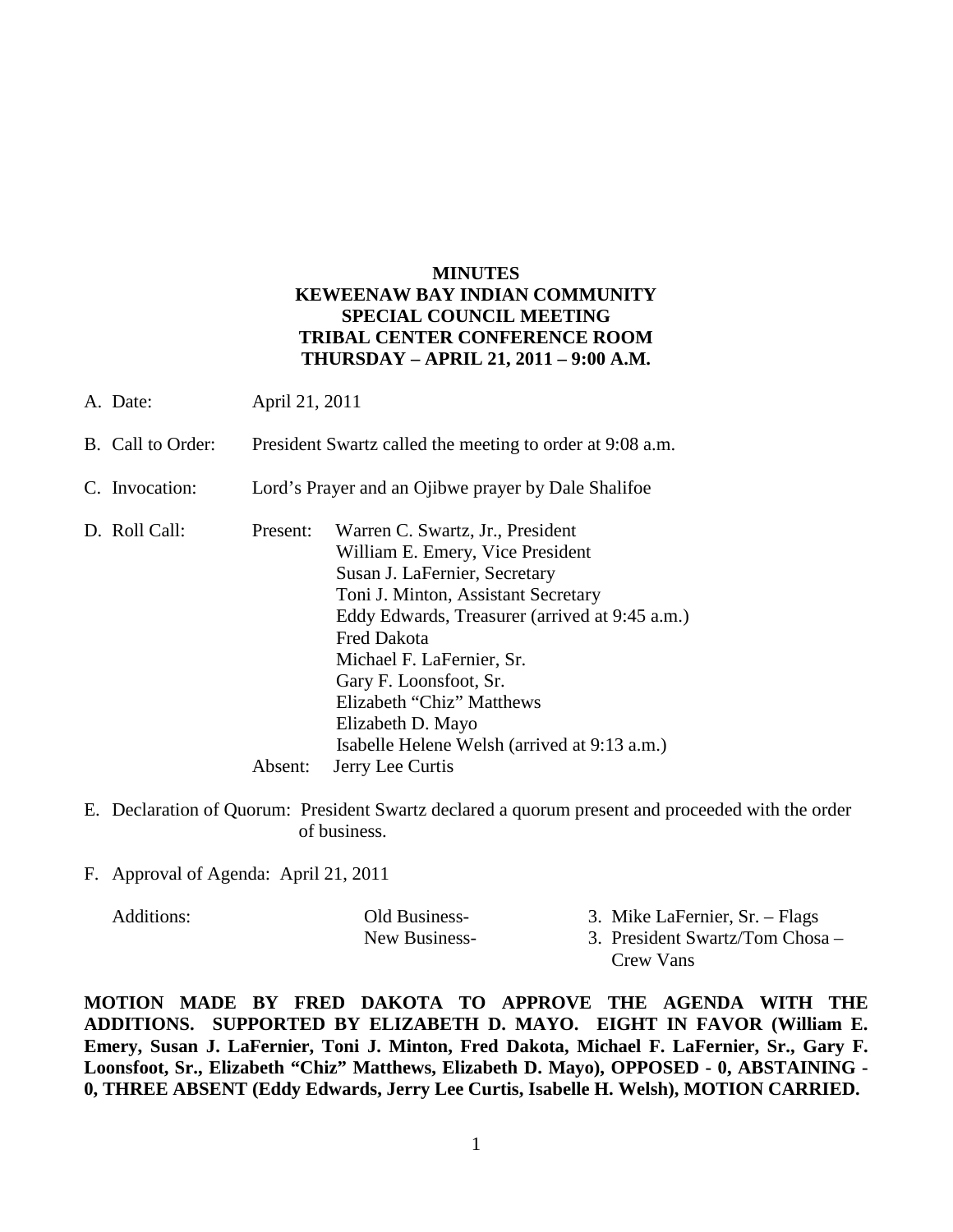### G. For Your Information:

President Swartz announced a Green Film Festival at MTU tonight 7:00 – 8:30 p.m. The discussion facilitator is Chuck Brumleve, Environmental Mining Specialist

# **Isabelle Welsh arrived at 9:13 a.m.**

- 1. Voigt Intertribal Task Force Meeting Minutes March 3, 2011 Watersmeet, MI
- 2. GLIFWC Final Report/Declaration of Tribal Harvest Quotas for Walleye and Muskellunge Wisconsin Ceded Territories
- 3. Tribal Maintenance Building Survey Report March 14, 2011
- 4. Red Apple Family Restaurant Resurvey Report March 17, 2011
- 5. Tribal Construction Building Survey Report March 14, 2011
- 6. SAP Outpatient Facility Survey Report March 16, 2011
- 7. CEO Report on Tours of Tribally Operated Transfer Stations Bad River Tribe, Fond du Lac Tribe, and Carlton County – Larry would like to see the Tribe follow Bad River's operation which also has a recycling center
- H. Approval of Meeting Minutes:
	- 1. September 2, 2010

**MOTION MADE BY ELIZABETH D. MAYO TO APPROVE THE SEPTEMBER 2, 2010 MEETING MINUTES. SUPPORTED BY FRED DAKOTA. NINE IN FAVOR (William E. Emery, Susan J. LaFernier, Toni J. Minton, Fred Dakota, Michael F. LaFernier, Sr., Gary F. Loonsfoot, Sr., Elizabeth "Chiz" Matthews, Elizabeth D. Mayo, Isabelle H. Welsh), OPPOSED - 0, ABSTAINING - 0, TWO ABSENT (Eddy Edwards, Jerry Lee Curtis), MOTION CARRIED.**

2. September 8, 2010

**MOTION MADE BY GARY F. LOONSFOOT, SR. TO APPROVE THE SEPTEMBER 8, 2010 MEETING MINUTES. SUPPORTED BY FRED DAKOTA. EIGHT IN FAVOR (William E. Emery, Susan J. LaFernier, Fred Dakota, Michael F. LaFernier, Sr., Gary F. Loonsfoot, Sr., Elizabeth "Chiz" Matthews, Elizabeth D. Mayo, Isabelle H. Welsh), OPPOSED - 0, ONE ABSTAINING (Toni J. Minton), TWO ABSENT (Eddy Edwards, Jerry Lee Curtis), MOTION CARRIED.**

3. September 9, 2010

**MOTION MADE BY ELIZABETH D. MAYO TO APPROVE THE SEPTEMBER 9, 2010 MEETING MINUTES. SUPPORTED BY GARY F. LOONSFOOT, SR. NINE IN FAVOR (William E. Emery, Susan J. LaFernier, Toni J. Minton, Fred Dakota, Michael F. LaFernier, Sr., Gary F. Loonsfoot, Sr., Elizabeth "Chiz" Matthews, Elizabeth D. Mayo, Isabelle H. Welsh), OPPOSED - 0, ABSTAINING - 0, TWO ABSENT (Eddy Edwards, Jerry Lee Curtis), MOTION CARRIED.**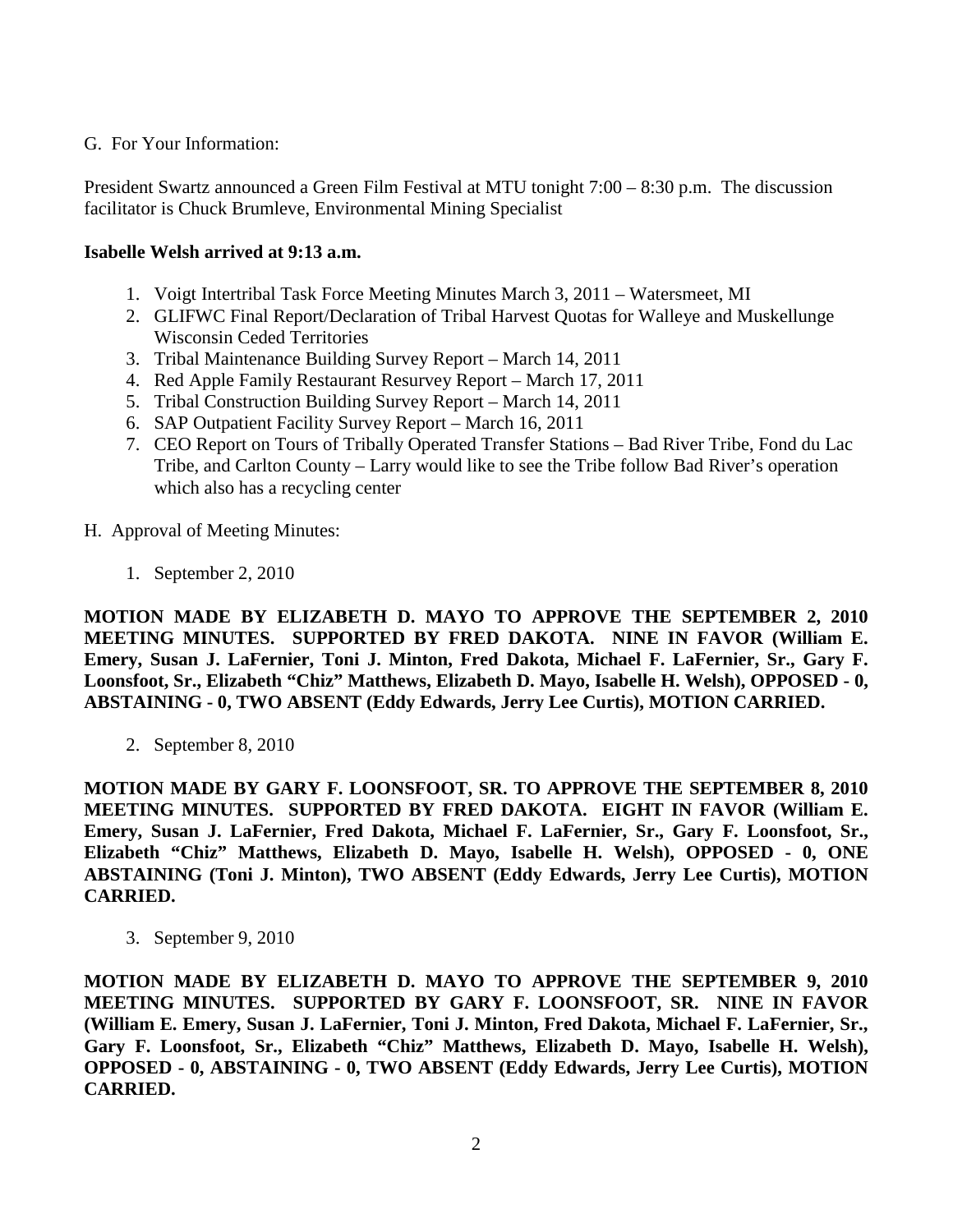4. September 10, 2010

**MOTION MADE BY GARY F. LOONSFOOT, SR. TO APPROVE THE SEPTEMBER 10, 2010 MEETING MINUTES. SUPPORTED BY ELIZABETH "CHIZ" MATTHEWS. EIGHT IN FAVOR (William E. Emery, Susan J. LaFernier, Fred Dakota, Michael F. LaFernier, Sr., Gary F. Loonsfoot, Sr., Elizabeth "Chiz" Matthews, Elizabeth D. Mayo, Isabelle H. Welsh), OPPOSED - 0, ONE ABSTAINING (Toni J. Minton), TWO ABSENT (Eddy Edwards, Jerry Lee Curtis), MOTION CARRIED.**

5. September 11, 2010

**MOTION MADE BY ISABELLE H. WELSH TO APPROVE THE SEPTEMBER 11, 2010 MEETING MINUTES. SUPPORTED BY ELIZABETH "CHIZ" MATTHEWS. NINE IN FAVOR (William E. Emery, Susan J. LaFernier, Toni J. Minton, Fred Dakota, Michael F. LaFernier, Sr., Gary F. Loonsfoot, Sr., Elizabeth "Chiz" Matthews, Elizabeth D. Mayo, Isabelle H. Welsh), OPPOSED - 0, ABSTAINING - 0, TWO ABSENT (Eddy Edwards, Jerry Lee Curtis), MOTION CARRIED.**

- I. Old Business:
	- 1. Dale Shalifoe, Executive Gaming Director Promotional Activities TICS Final Approval Request using lotteries, raffles, and other similar games. The Gaming Commission will approve all promotional activities.

### **Eddy Edwards arrived at 9:45 a.m.**

**MOTION MADE BY GARY F. LOONSFOOT, SR. TO APPROVE THE PROMOTIONAL ACTIVITIES TICS. SUPPORTED BY TONI J. MINTON. EIGHT IN FAVOR (William E. Emery, Toni J. Minton, Eddy Edwards, Fred Dakota, Gary F. Loonsfoot, Sr., Elizabeth "Chiz" Matthews, Elizabeth D. Mayo, Isabelle H. Welsh), TWO OPPOSED (Susan J. LaFernier, Michael F. LaFernier, Sr.), ABSTAINING - 0, ONE ABSENT (Jerry Lee Curtis), MOTION CARRIED.**

### **Break: 9:58 – 10:05 a.m.**

2. Isabelle Welsh/Heather Chapman –  $3<sup>rd</sup>$  Reading Proposed SORNA Ordinance 2011-01 – Title Three Criminal Offenses and Penalties add: Chapters 3.19 Criminal Sexual Conduct and 3.20 Sex Offender Registration Code - Substitute (Sexual Offender Registration and Notification Act)

**MOTION MADE BY ISABELLE H. WELSH TO ADOPT THE PROPOSED SUBSTITUTE SORNA ORDINANCE 2011-01. SUPPORTED BY TONI J. MINTON. TEN IN FAVOR (William E. Emery, Susan J. LaFernier, Toni J. Minton, Eddy Edwards, Fred Dakota, Michael F. LaFernier, Sr., Gary F. Loonsfoot, Sr., Elizabeth "Chiz" Matthews, Elizabeth D. Mayo, Isabelle H. Welsh), OPPOSED - 0, ABSTAINING - 0, ONE ABSENT (Jerry Lee Curtis), MOTION CARRIED.**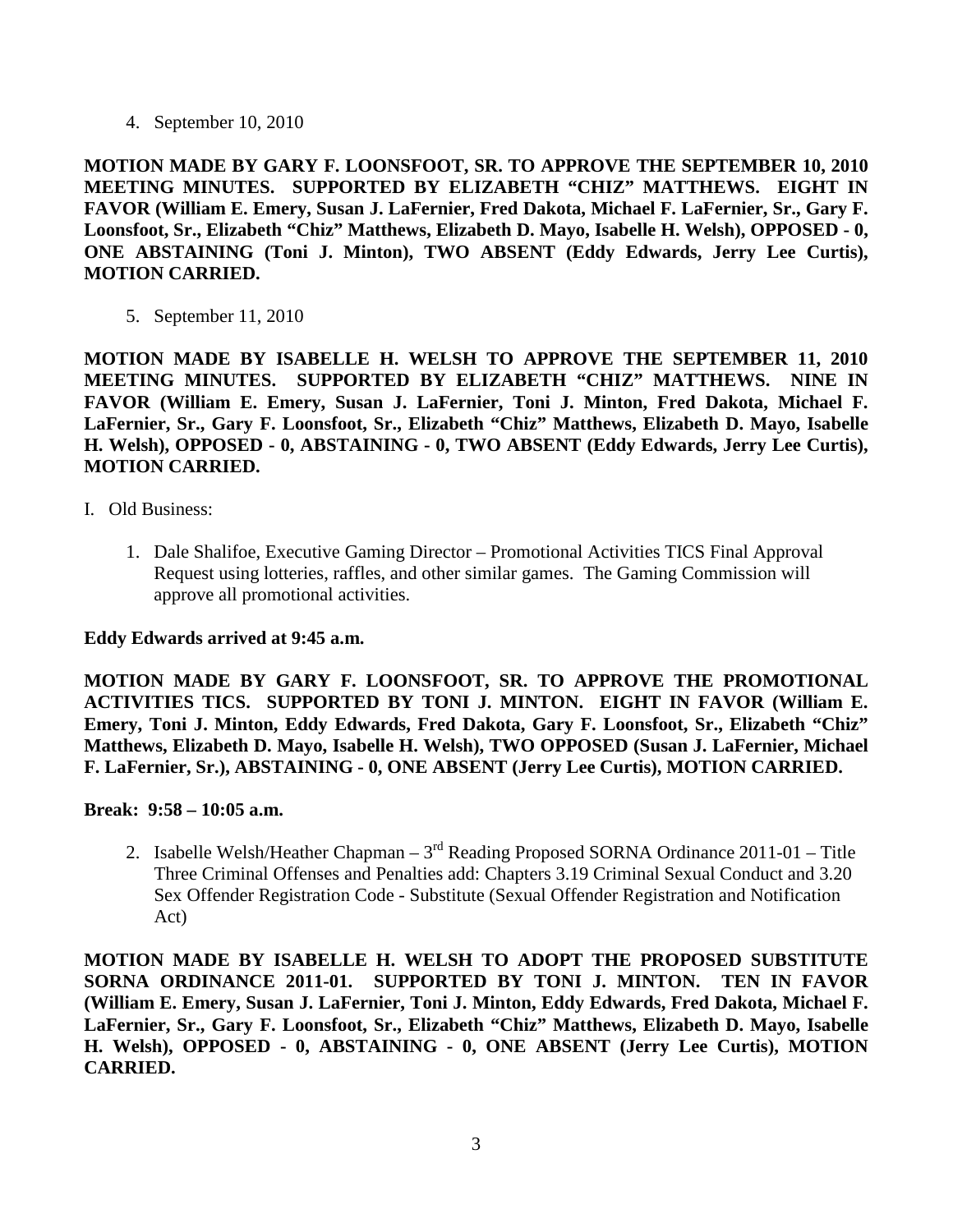**MOTION MADE BY ELIZABETH D. MAYO TO ADOPT THE PROPOSED SORNA ORDINANCE 2011-01. SUPPORTED BY MICHAEL F. LAFERNIER, SR. TEN IN FAVOR (William E. Emery, Susan J. LaFernier, Toni J. Minton, Eddy Edwards, Fred Dakota, Michael F. LaFernier, Sr., Gary F. Loonsfoot, Sr., Elizabeth "Chiz" Matthews, Elizabeth D. Mayo, Isabelle H. Welsh), OPPOSED - 0, ABSTAINING - 0, ONE ABSENT (Jerry Lee Curtis), MOTION CARRIED.**

3. Mike LaFernier, Sr. - Flags

Mike requested permission to replace the Tribal Flag at the Pinery Cemetery. President Swartz granted the request and will provide him with a flag and will designate who will be responsible for lowering and raising flags and taking care of old flags.

- J. New Business:
	- 1. Will Wiggins, Fuels Specialist/BIA Fire Management Office Prescribed Burn Plan/Baraga Burn Unit 100 acres Zeba Burn Unit 52 acres

**MOTION MADE BY ELIZABETH D. MAYO TO APPROVE THE PRESCRIBED BURN PLAN FOR THE BARAGA AND ZEBA UNITS AS DESCRIBED. SUPPORTED BY EDDY EDWARDS. TEN IN FAVOR (William E. Emery, Susan J. LaFernier, Toni J. Minton, Eddy Edwards, Fred Dakota, Michael F. LaFernier, Sr., Gary F. Loonsfoot, Sr., Elizabeth "Chiz" Matthews, Elizabeth D. Mayo, Isabelle H. Welsh), OPPOSED - 0, ABSTAINING - 0, ONE ABSENT (Jerry Lee Curtis), MOTION CARRIED.**

2. President Swartz/Tom Chosa/Will Wiggins – Crew Vans (2) and Radio Equipment (2) from Albuquerque, NM for the fire fighters

**MOTION MADE BY EDDY EDWARDS TO APPROVE THE PURCHASE OF TWO CREW CARRIERS IN THE AMOUNT OF \$14,000.00 AND TO INCLUDE EQUIPMENT IN THE AMOUNT OF \$2,800.00. SUPPORTED BY SUSAN J. LAFERNIER. TEN IN FAVOR (William E. Emery, Susan J. LaFernier, Toni J. Minton, Eddy Edwards, Fred Dakota, Michael F. LaFernier, Sr., Gary F. Loonsfoot, Sr., Elizabeth "Chiz" Matthews, Elizabeth D. Mayo, Isabelle H. Welsh), OPPOSED - 0, ABSTAINING - 0, ONE ABSENT (Jerry Lee Curtis), MOTION CARRIED.**

- 3. Todd Warner, NRD
	- a) Spring Cleanup 2011 The Council would like to have both the drop off service and the curbside pickup.

**MOTION MADE BY WILLIAM E. EMERY TO APPROVE \$16,000.00 FOR THE SPRING CLEANUP 2011 AND TO SUBCONTRACT WITH THE OJIBWA HOUSING AUTHORITY FOR PICKUP. SUPPORTED BY MICHAEL F. LAFERNIER, SR. TEN IN FAVOR (William E. Emery, Susan J. LaFernier, Toni J. Minton, Eddy Edwards, Fred Dakota, Michael F. LaFernier, Sr., Gary F. Loonsfoot, Sr., Elizabeth "Chiz" Matthews, Elizabeth D. Mayo, Isabelle H. Welsh), OPPOSED - 0, ABSTAINING - 0, ONE ABSENT (Jerry Lee Curtis), MOTION CARRIED.**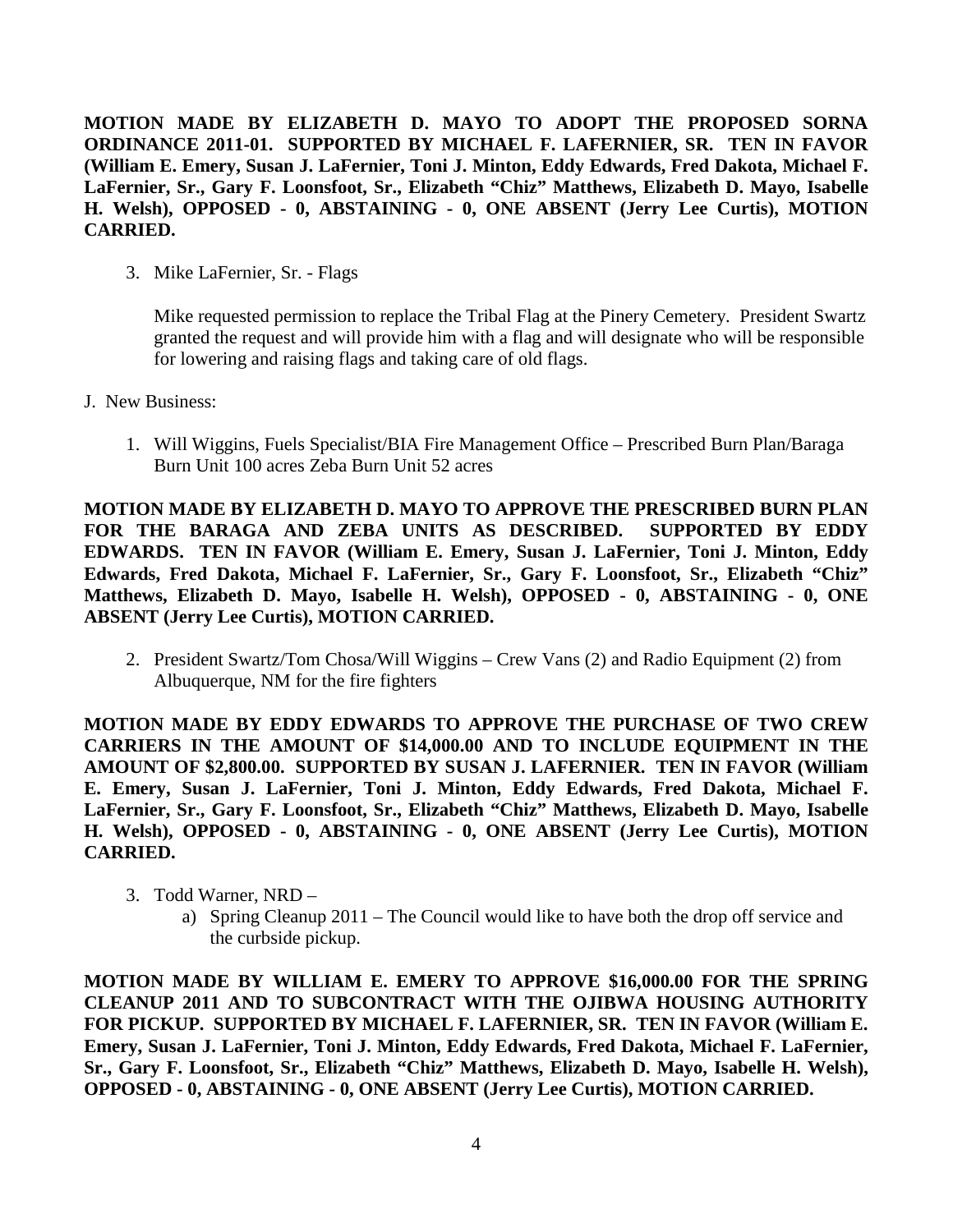Todd will bring the plan with dates back to Council once it is complete.

b) Service Agreement Review for Lake Superior Tree Farms, Inc. for landscaping, planting, and irrigation work for the Sand Point habitat restoration on approximately 34 acres

**MOTION MADE BY EDDY EDWARDS TO APPROVE THE SERVICES AGREEMENT WITH LAKE SUPERIOR TREE FARMS, INC. IN THE AMOUNT OF \$248,977.25. SUPPORTED BY WILLIAM E. EMERY. TEN IN FAVOR (William E. Emery, Susan J. LaFernier, Toni J. Minton, Eddy Edwards, Fred Dakota, Michael F. LaFernier, Sr., Gary F. Loonsfoot, Sr., Elizabeth "Chiz" Matthews, Elizabeth D. Mayo, Isabelle H. Welsh), OPPOSED - 0, ABSTAINING - 0, ONE ABSENT (Jerry Lee Curtis), MOTION CARRIED.**

K. Closed Session:

- 1. John Baker, Attorney
- 2. Pauline Spruce, Personnel Director Reclassification for Grant Writer and Grant Specialist

**MOTION MADE BY GARY F. LOONSFOOT, SR. TO GO INTO CLOSED SESSION AT 11:00 A.M. SUPPORTED BY MICHAEL F. LAFERNIER, SR. EIGHT IN FAVOR (William E. Emery, Susan J. LaFernier, Toni J. Minton, Eddy Edwards, Michael F. LaFernier, Sr., Gary F. Loonsfoot, Sr., Elizabeth "Chiz" Matthews, Isabelle H. Welsh), TWO OPPOSED (Fred Dakota, Elizabeth D. Mayo), ABSTAINING - 0, ONE ABSENT (Jerry Lee Curtis), MOTION CARRIED.**

**Break: 11:01 – 11:10 a.m.**

**MOTION MADE BY EDDY EDWARDS TO GO INTO OPEN SESSION AT 12:00 P.M. SUPPORTED BY WILLIAM E. EMERY. TEN IN FAVOR (William E. Emery, Susan J. LaFernier, Toni J. Minton, Eddy Edwards, Fred Dakota, Michael F. LaFernier, Sr., Gary F. Loonsfoot, Sr., Elizabeth "Chiz" Matthews, Elizabeth D. Mayo, Isabelle H. Welsh), OPPOSED - 0, ABSTAINING - 0, ONE ABSENT (Jerry Lee Curtis), MOTION CARRIED.**

Edmund Janisse Employment Agreement – General Manager/Radio Stations

**MOTION MADE BY GARY F. LOONSFOOT, SR. TO APPROVE THE EMPLOYMENT AGREEMENT BETWEEN KBIC AND EDMUND JANISSE. SUPPORTED BY MICHAEL F. LAFERNIER, SR. EIGHT IN FAVOR (William E. Emery, Susan J. LaFernier, Toni J. Minton, Eddy Edwards, Fred Dakota, Michael F. LaFernier, Sr., Gary F. Loonsfoot, Sr., Elizabeth D. Mayo), TWO OPPOSED (Elizabeth "Chiz" Matthews, Isabelle H. Welsh), ABSTAINING - 0, ONE ABSENT (Jerry Lee Curtis), MOTION CARRIED.**